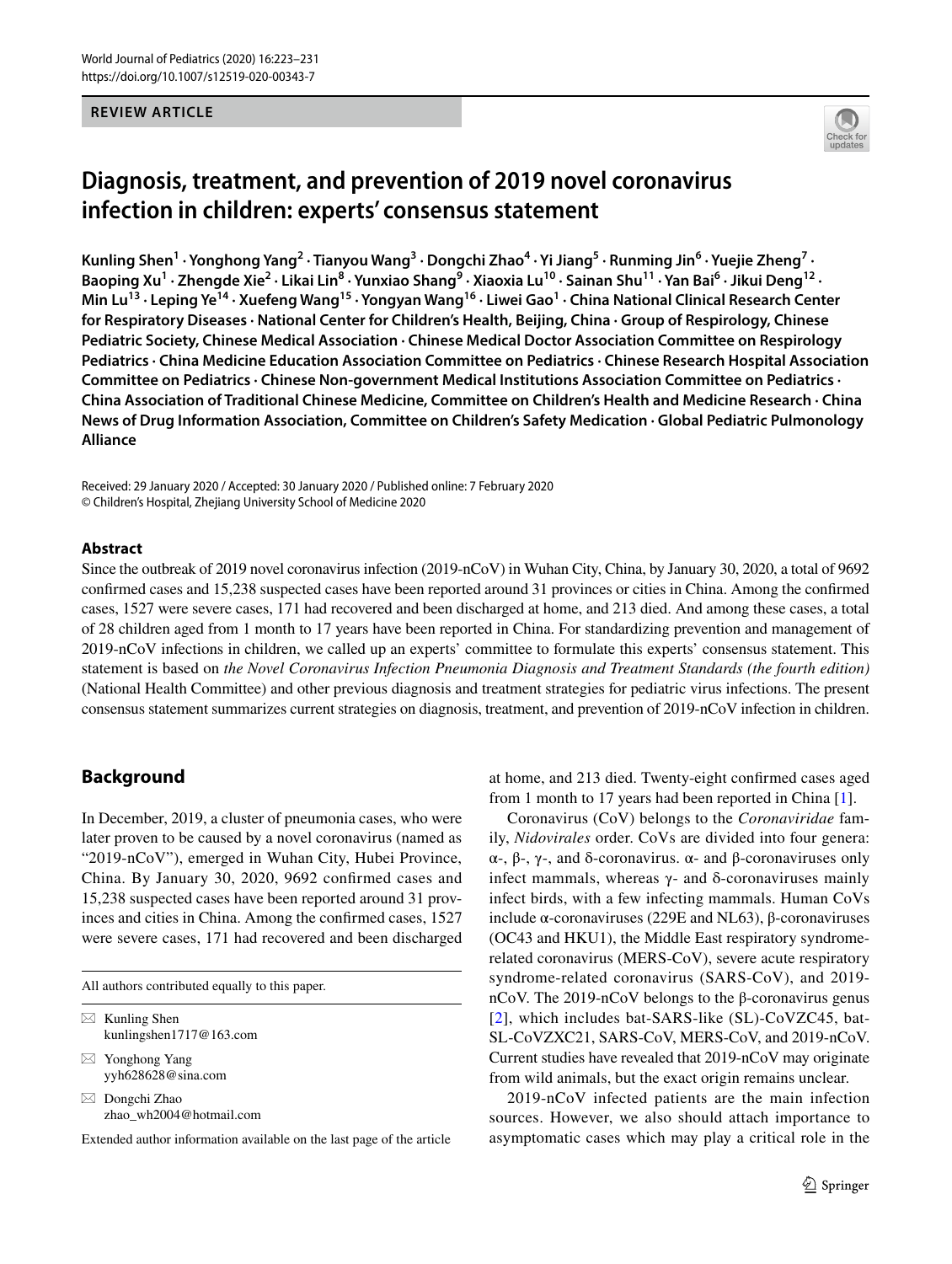transmission process. Respiratory droplets and contact are the main transmission routes [[3](#page-6-2)]. Close contact with symptomatic cases and asymptomatic cases with silent infection are the main transmission routes of 2019-nCoV infection in children.

People of all ages are susceptible to 2019-nCoV. The elderly and those with underlying chronic diseases are more likely to become severe cases. Thus far, all pediatric cases with laboratory-confrmed 2019-nCoV infection were mild cases, and no deaths had been reported.

For standardizing the prevention and treament of 2019 nCoV infections in children, we called up an experts' committee to formulate this consensus statement. This statement is based on *the Novel Coronavirus Infection Pneumonia Diagnosis and Treatment Standards (the fourth edition)* (National Health Committee) and other previous diagnosis and treatment strategies for pediatric virus infections.

## **Clinical manifestations**

Based on the current epidemiological data, the incubation period of 2019-nCoV infections ranges from 1 to 14 days, mostly ranging from 3 to 7 days. Current reported data of pediatric cases revealed that the age of disease onset ranged from 1.5 months to 17 years, most of whom had a close contact with infected cases or were family cluster cases [\[4](#page-6-3)]. Infected children might appear asymptomatic [[5\]](#page-6-4) or present with fever, dry cough, and fatigue, and few have upper respiratory symptoms including nasal congestion and running nose; some patients presented with gastrointestinal symptoms including abdominal discomfort, nausea, vomiting, abdominal pain, and diarrhea.

Most infected children have mild clinical manifestations. They have no fever or symptoms of pneumonia with a good prognosis. Most of them recover within 1–2 weeks after disease onset. Few may progress to lower respiratory infections. No newborns delivered by 2019-nCoV infected mothers have been detected positive; and no newborn cases have been reported yet. It should be noted that clinical manifestations in pediatric patients should be further defned after collecting more pediatric case data. Furthermore, the number of confrmed infected cases will increase after a wide use of pathogen analysis.

Data from adults reveal that severe cases often develop dyspnea one week after disease onset. Severe cases may rapidly progress to acute respiratory distress syndrome (ARDS), septic shock, refractory metabolic acidosis, and coagulation dysfunction [\[6](#page-6-5), [7\]](#page-6-6). Although no deaths in children have been reported up to now, the potential risk of death should be highlighted. Though clinical symptoms in pediatric patients are relatively milder compared with those in adult patients, ARDS and death cases also occurred in infected children during the SARS and MERS epidemics [[8–](#page-6-7)[11](#page-6-8)].

## **Auxiliary examinations**

#### **Laboratory examination [\[3\]](#page-6-2)**

- 1. In the early phase of the disease, white blood cell count is normal or decreased, with decreased lymphocyte count; liver enzymes, muscle enzymes, and myohemoglobin levels are increased in some patients.
- 2. Most patients display elevated C-reactive protein level and erythrocyte sedimentation rates, and normal procalcitonin levels.
- 3. Severe cases show high D-dimer levels and progressively decreased blood lymphocytes counts.
- 4. Samples from throat swabs (better using nasopharyngeal swab in children), sputum, lower respiratory tract secretions, stool and blood, etc. are tested positive for 2019-nCoV nucleic acids.

#### **Chest imaging examination [[3\]](#page-6-2)**

Suspected cases or confrmed cases should undertake chest X-ray examination as soon as possible. Chest CT scan is required when necessary. In the early stage of disease, chest images show multiple small plaques and interstitial changes, which are obvious in the lung periphery, further deteriorate to bilateral multiple ground-glass opacity and/or infltrating shadows. Lung consolidation may occur in severe cases. Pleural effusion is rarely seen.

## **Diagnosis**

#### **Suspected cases**

2019-nCoV should be suspected in patients who meet any one of the criteria in the epidemiological history and any two of the criteria in clinical manifestations.

#### **Epidemiological history**

- 1. Children with a travel or residence history in Wuhan city and neighboring areas, or other areas with persistent local transmission within 14 days prior to disease onset;
- 2. Children with a history of contacting patients with fever or respiratory symptoms who have a history of contact with patients from Wuhan city and neighboring areas, or other areas with persistent local transmission within 14 days prior to disease onset;
- 3. Children who are related with a cluster outbreak or close contact with 2019-nCoV infected cases;
- 4. Newborns delivered by confrmed 2019-nCoV-infected mothers.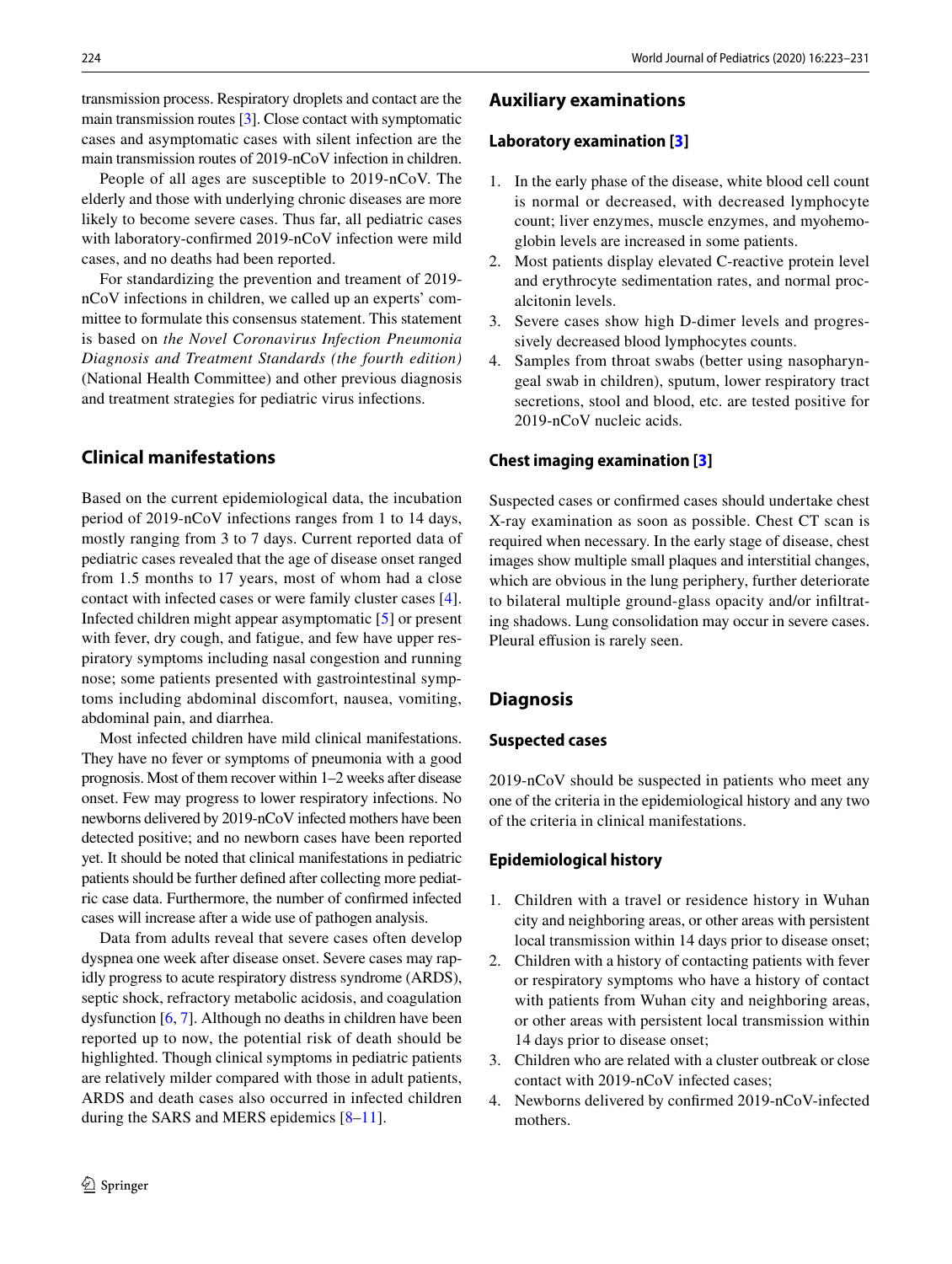#### **Clinical manifestations**

- 1. Fever, fatigue, dry cough; some pediatric patients may have low-grade fever or no fever;
- 2. With above-mentioned chest imaging fndings (refer to the section of *Chest imaging examination*)*;*
- 3. In the early phase of the disease, white blood cell count is normal or decreased, or with decreased lymphocyte count;
- 4. No other pathogens are detected which can fully explain the clinical manifestations.

#### **Confrmed cases**

Suspected cases who meet any one of the following criteria [\[3](#page-6-2)]:

- 1. Respiratory tract or blood samples tested positive for 2019-nCoV nucleic acid using RT-PCR;
- 2. Genetic sequencing of respiratory tract or blood samples is highly homologous with the known 2019-nCoV.

#### **Clinical classifcations**

- 1. Asymptomatic infection (silent infection) Children tested positive for 2019-nCoV, but without manifestations of clinical symptoms or abnormal chest imaging fndings.
- 2. Acute upper respiratory tract infection

 Children with only fever, cough, pharyngeal pain, nasal congestion, fatigue, headache, myalgia or discomfort, etc., and without signs of pneumonia by chest imaging or sepsis.

3. Mild pneumonia

 Children with or without fever, respiratory symptoms such as cough; and chest imaging indicating pneumonia, but not reaching the criteria of severe pneumonia.

4. Severe pneumonia

Meeting any of the following criteria [[3,](#page-6-2) [12–](#page-6-9)[15](#page-6-10)]:

- (1) Increased respiratory rate:  $\geq$  70 times/min  $(< 1$  year),  $\geq 50$  times/min ( $\geq 1$  year) (after ruling out the efects of fever and crying);
- (2) Oxygen saturation  $\langle 92\% \rangle$ ;
- (3) Hypoxia: assisted breathing (moans, nasal faring, and three concave sign), cyanosis, intermittent apnea;
- (4) Disturbance of consciousness: somnolence, coma, or convulsion;
- (5) Food refusal or feeding difficulty, with signs of dehydration.

5. Critical cases

 Those who meet any of the following criteria and require ICU care:

- (1) Respiratory failure requiring mechanical ventilation;
- (2) Shock;
- (3) Combined with other organs failure.

## **Early identifcation of critical cases**

According to the experiences in diagnosis and treatment of community-acquired pneumonia in children, children with a history of contact with severe 2019-nCoV infected cases, or with underlying conditions (such as congenital heart disease, bronchial pulmonary hypoplasia, respiratory tract anomaly, with abnormal hemoglobin level, severe malnutrition), or with immune defciency or immunocompromised status (under long-term use of immunosuppressants) who meet any one of the following criteria may become severe cases:

- 1. Dyspnea: respiratory rate  $> 50$  times/min for  $2-12$  months old;  $>40$  times/min for  $1-5$  years old;  $>30$ times/min in patients over 5 years old (after ruling out the effects of fever and crying);
- 2. Persistent high fever for 3–5 days;
- 3. Poor mental response, lethargy, disturbance of consciousness, and other changes of consciousness;
- 4. Abnormally increased enzymatic indexes, such as myocardial enzymes, liver enzymes, lactate dehydrogenase;
- 5. Unexplainable metabolic acidosis;
- 6. Chest imaging fndings indicating bilateral or multi-lobe infiltration, pleural effusion, or rapid progression of conditions during a very short period;
- 7. Infants younger than 3 months;
- 8. Extrapulmonary complications;
- 9. Coinfection with other viruses and/or bacteria.

#### **Diferential diagnosis [[3](#page-6-2)]**

Diferential diagnosis should be made to distinguish from infuenza virus, parainfuenza virus, adenovirus, respiratory syncytial virus, rhinovirus, human metapneumovirus, SARS coronavirus, and other known viral infections, as well as *mycoplasma pneumoniae* and chlamydia pneumonia and bacterial pneumonia. The coinfection of 2019-nCoV with other viruses and/or bacteria should be considered in diagnosis.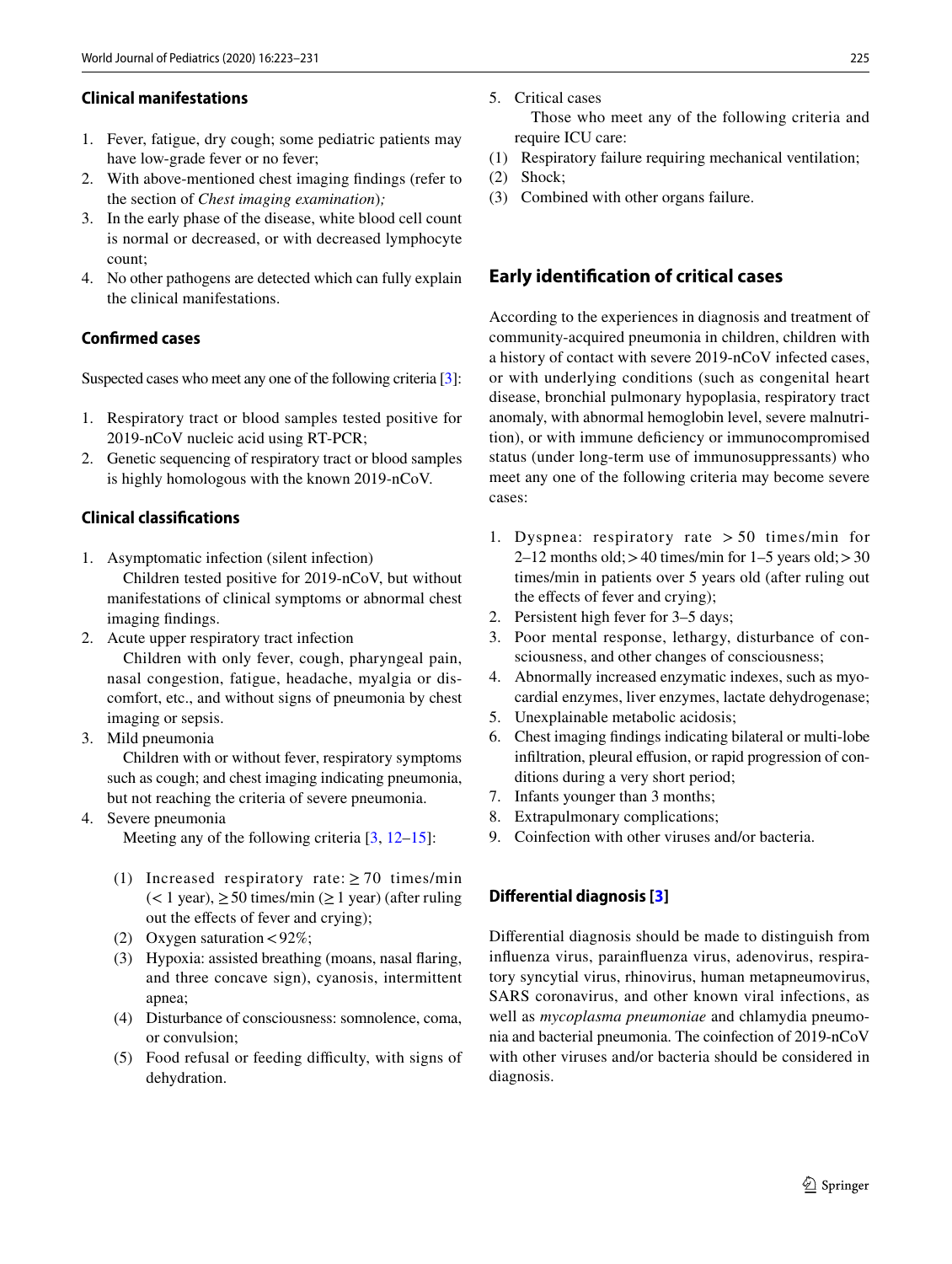## **Treatment**

## **Treatment locations**

- 1. Based on their medical conditions, suspected patients should be isolated in a single room or self-isolated at home following the doctors' advice.
- 2. Confrmed cases can be admitted in the same ward.
- 3. Critically cases should be admitted to ICU as soon as possible.

## **General treatment**

The general treatment strategies include bed rest and supportive treatment; ensuring sufficient calory and water intake; maintaining water electrolyte balance and homeostasis; monitoring vital signs and oxygen saturation; keeping respiratory tract unobstructed and inhaling oxygen when necessary; measuring blood routine, urine routine, C-reactive protein, and other blood biochemical indexes including liver and kidney function, myocardial enzyme spectrum, and coagulation function according to patients' conditions. Blood gas analysis and timely re-examination of chest imaging should be performed when necessary.

## **Symptomatic treatment**

The patients with high fever should be actively controlled. If patients' body temperature exceeds 38.5 °C with obvious discomfort, physical cooling (warm water bath, use of antipyretic patch, etc.) or antipyretic drug treatment should be performed. Common drugs include: ibuprofen orally, 5–10 mg/kg every time; acetaminophen orally, 10–15 mg/kg every time. Keep children quiet and administrate sedatives immediately when convulsions or seizure occur.

## **Oxygen therapy**

When hypoxia appears, efective oxygen therapy should be given immediately including nasal catheter, mask oxygen. Nasal high-fow oxygen therapy, and non-invasive or invasive mechanical ventilation should be undertaken when necessary.

## **Antiviral therapy**

## **Interferon***‑***α [[3,](#page-6-2) [16](#page-6-11)[–28](#page-7-0)]**

Interferon- $\alpha$  can reduce viral load in the early stage of infection which can help to alleviate symptoms and shorten the course of disease. Based on our clinical research and experiences of using interferon- $\alpha$  in treating bronchiolitis, viral pneumonia, acute upper respiratory tract infection, hand foot mouth disease, SARS, and other viral infections in children, the recommended usage is as follows:

- 1. Interferon-α nebulization: interferon-α 200,000– 400,000 IU/kg or 2–4 μg/kg in 2 mL sterile water, nebulization two times per day for 5–7 days;
- 2. Interferon- $\alpha$ 2b spray: applied for high-risk populations with a close contact with suspected 2019-nCoV infected patients or those in the early phase with only upper respiratory tract symptoms. Patients should use 1–2 sprays on each side of the nasal cavity, 8–10 sprays on the oropharynx, the dose of interferon- $\alpha$ 2b per injection is 8000 IU, once every 1–2 hours, 8–10 sprays/day for a course of 5–7 days.

## **Lopinavir/litonavir [\[3](#page-6-2), [29,](#page-7-1) [30\]](#page-7-2)**

Lopinavir/litonavir has been tried to apply to the treatment of adult patients with 2019-nCoV pneumonia, but its efficacy and safety remain to be determined.

## **Usage of other agents**

## **Antibiotics [\[3](#page-6-2), [12](#page-6-9)]**

Avoiding irrational use of antibiotics, especially in combination with broad-spectrum antibiotics. Paying close attention to the changes of conditions in children with coinfection of bacterial or fungal infection; actively collecting samples for pathogen analysis and timely or rational use of antibiotics or anti-fungal drugs.

## **Arbidol [[31\]](#page-7-3), oseltamivir [[32](#page-7-4)] and other anti‑infuenza drugs**

Arbidol is administrated for adults infected with 2019-nCoV; however, its efficacy and safety remain unclear. Oseltamivir and other anti-infuenza agents can be applied for patients coinfected with other infuenza virus.

## **Other drugs [\[3](#page-6-2), [12](#page-6-9)]**

## **Glucocorticoids**

The use of glucocorticoids should be based on the severity of systemic infammatory response, degree of dyspnea, with or without ARDS, and the progress status of chest imaging results. Glucocorticoids can be used in a short period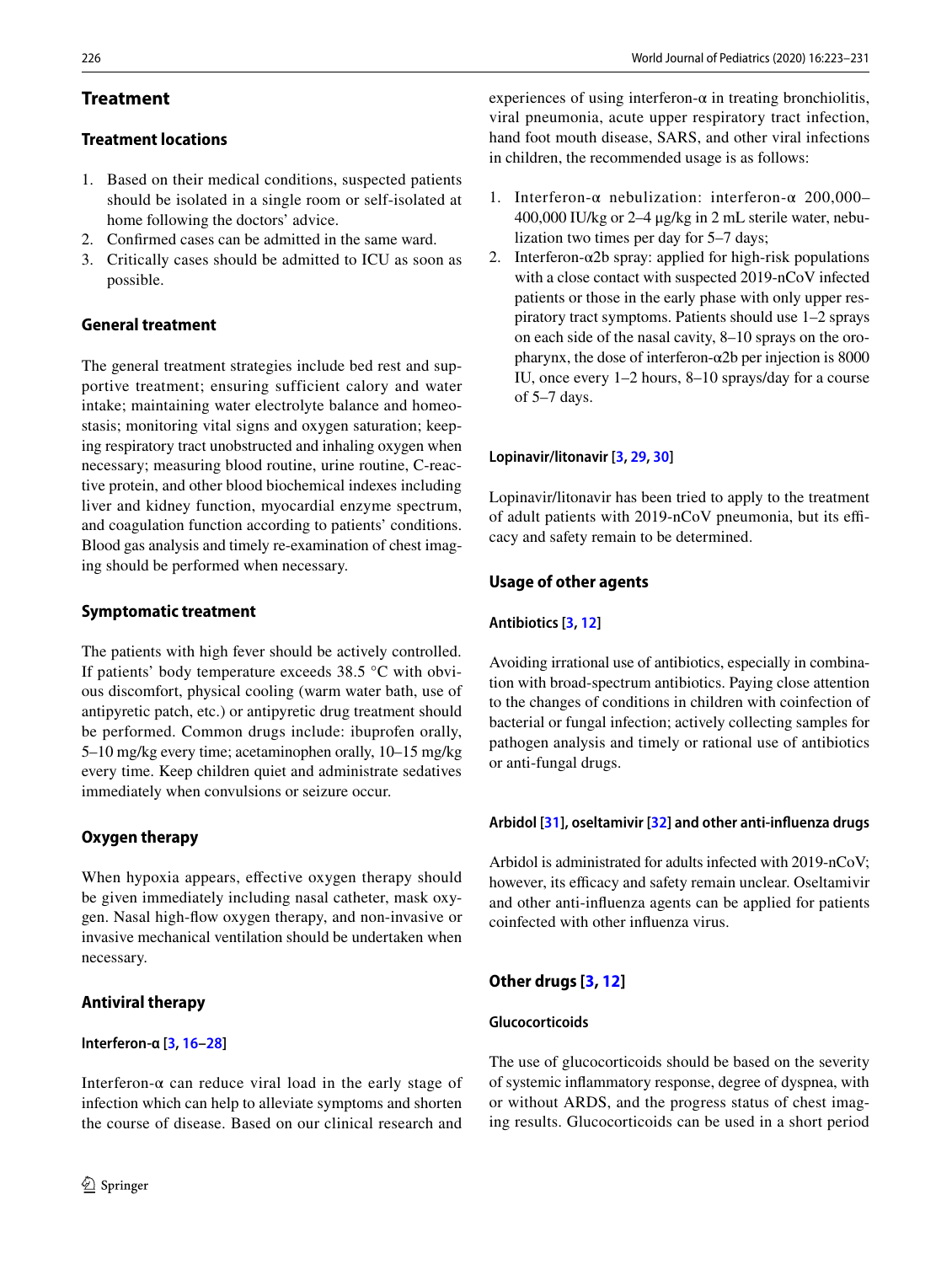(3–5 days). The recommended dose of methylprednisolone should not exceed 1–2 mg/kg/day.

#### **Immunoglobulin**

Immunoglobulin can be used in severe cases when indicated, but its efficacy needs further evaluation.

## **Treatment of severe and critically ill cases [\[3,](#page-6-2) [12\]](#page-6-9)**

On the basis of symptomatic treatment, we should actively prevent and treat complications, underlying diseases, secondary infection, and provide organ function support as indicated.

#### **Respiratory support**

Children who undergo non-invasive mechanical ventilation for 2 hours without improvements in conditions, or cannot tolerate non-invasive ventilation, with increased airway secretions, severe cough, or hemodynamic instability, should be subjected to invasive mechanical ventilation promptly. The invasive mechanical ventilation should adopt low tidal volume "lung protective ventilation strategy" to reduce ventilator related lung injury. If necessary, prone position ventilation, lung recruitment, or extracorporeal membrane oxygenation (ECMO) can be applied.

#### **Circulation support**

On the basis of full fuid resuscitation, improve microcirculation, use vasoactive drugs, and monitor hemodynamics if necessary.

## **Traditional Chinese medicine**

This disease belongs to the epidemic disease category of Traditional Chinese Medicine and results from contracting epidemic pathogens. Diferent regions can refer to the following plans for dialectical treatment according to the patient's conditions, local climate features, and physical characteristics of children.

## **Clinical treatment period**

- 1. Asymptomatic infection:
	- (1) Therapeutic methods: strengthening the healthy and dispelling pathogenic factors;
	- (2) Recommended prescription and drugs: modified Yupingfeng powder in combination with Buhuanjin Zhengqi powder composed of 9–12 g

of *Zhihuangqi* (Prepared Astragalus), 6–9 g of *Chaobaizhu* (Roasted Rhizoma Atractylodis Macrocephalae), 3–9 g of *Houpo* (Officinal Magnolia Bark), 6–9 g of *Cangzhu* (Atractylodes lancea), 6–9 g of *Chenpi* (Pericarpium citri reticulatae), 3–6 g of *Jiangbanxia* (Ginger processed pinellia), 6–9 g of *Huoxiang* (Agastache rugosus), 6 to 9 g of *Fuling* (Poria cocos), and 3–6 g of *Zhigancao* (Prepared Liquorice Root).

- 2. Old and damp tightening the lung:
	- (1) Clinical manifestations: aversion to cold, fever or no fever, dry cough, sore throat, nasal congestion, tiredness and fatigue, nausea and retching, loose stool, pale tongue or reddish tongue with whitishgreasy fur, foating, and soft pulse;
	- (2) Therapeutic methods: dispersing lung to promote pathogenic factors, detoxify, and dispel dampness;
	- (3) Prescription and drugs: modifed Qingqi decoction composed of 6–9 g of *Cangzhu*, 3–9 g of *Houpo*, 6–9 g of *Chenpi*, 6–12 g of *Huoxiang*, 3–9 g of *Banxia*, 3–9 g of *Xingren*, 9–15 g of *Suye*, 6–9 g of *Jiegeng*, 6–9 g of *Guanzhong*, 6–9 g of *Fuling*, 3–6 g of *Shengjiang*, and 3–6 g of *Gancao*.
- 3. Plague poison obstructing lungs:
	- (1) Clinical manifestation: fever persists or chill and fever alternate; cough with little or yellow phlegm; shortness of breath holds back; abdominal distension constipation. The tongue is red, while the moss is yellow and greasy or yellow and dry. Slide number of arteries and veins;
	- (2) Therapeutic methods: detoxifcation, opening and closing, clearing the lungs, and dampness;
	- (3) Prescription and drugs: modified Xuanbai Chengqi decoction composed of 6–9 g of *Huoxiang*, 10 g of *Cangzhu*, 3–6 g of *Zhimahuang*, 3 -9 g of *Chaoxingren*, 15–30 g of *Shengshigao*, 10 g of *Gualou*, 3–6 g of *Jiujun* (to be added later in preparation), 6–9 g of *Huangqin*, 6–9 g of *Fuling*, 6–9 g of *Danpi*, 6–9 g of *Shichangpu*, and 3–6 g of *Chuanbei.*
- 4. Inner blocking causing unconsciousness and collapse:
	- (1) Clinical manifestation: dyspnea, lethargy, restlessness, cold and sweat in limb, dark purplish tongue, thick and slimy fur or dry fur, big foating and unstable pulse, cyanosis in fngerprints, and reaching for the Mingguan point (distal phalanx);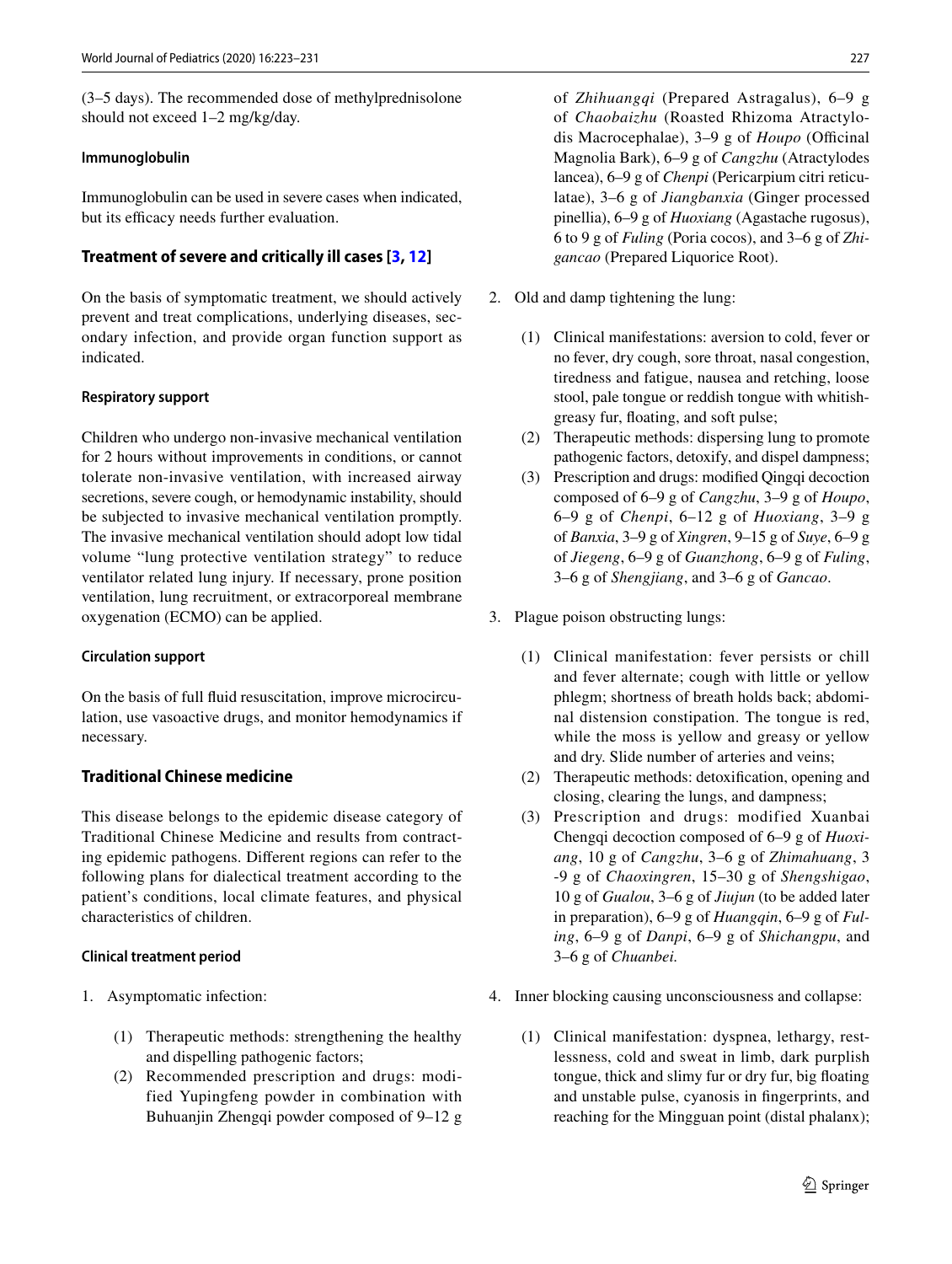- (2) Therapeutic methods: opening the blocking and solidifcation dysfunction, detoxifying, and reviving the unconscious;
- (3) Prescriptions and drugs: modifed Shenfu decoction plus Shengmai drink composed of 3–6 g of *Renshen* (radix ginseng), 6–12 g of *fuzi* (radix aconiti Praepareta) (to be decocted one hour frst). 6–12 g of *Shanzhuyu* (Fructus Corni), 10 g of *Maimendong* (Radix ophiopogonis), and 3–6 g of *Rougui* (Cinnamomum cassia), to be taken with Angong Niuhuang Pill.
- 5. Qi deficiency of both the lung and spleen.
	- (1) Clinical manifestation: feeble cough, lassitude and asthenia, spontaneous sweating, poor appetite, loose stool, pale tongue with whitish and slippery fur, thready, and weak pulse;
	- (2) Therapeutic methods: nourishing the lungs and strengthening the spleen, nourishing qi, and dehumidifying;
	- (3) Prescription and drugs: modifed LiuJunZi decoction composed of 15 g of *Zhihuangqi* (Prepared Astragalus), 10 g of *Xiyangshen* (American Ginseng), 10 g of *Chaobaizhu* (Roasted Rhizoma Atractylodis Macrocephalae), 6 g of *Fabanxia* (Rhizoma Pinelliae preparatum), 6 g of *Chenpi* (Pericarpium citri reticulatae), 3 g of *Chuanbei* (Tendril-leaved fritillary bulb), 15 g of *Fuling* (Poria cocos), 6 g of *Huoxiang* (Agastache rugosus), and 3 g of Sharen (Fructus amomi) (to be added in later).

# **Psychotherapy**

Psychological counseling plays an important role in disease recovery. If patients (especially older children) show mood swing, fear, or psychological disorders, active psychological intervention and treatment are needed.

# **Release and discharge criteria [[3](#page-6-2)]**

Confrmed patients can be discharged from isolation or transferred to the corresponding departments for treatment of other diseases if all the following criteria are met:

- 1. The body temperature returns to normal longer than 3 days;
- 2. The respiratory symptoms improve obviously;

3. The detection of respiratory pathogenic nucleic acid is negative for two consecutive times (the sampling interval is at least 1 day).

Suspected patients can be discharged from isolation when the detection of respiratory pathogenic nucleic acid is negative for two consecutive times (the sampling interval is at least 1 day).

## **Prevention [[33](#page-7-5)–[35](#page-7-6)]**

Novel coronavirus infection is a new communicable disease with an emergent outbreak that affects all populations. 2019-nCoV infection has been classifed as category B infectious disease legally but managed as category A infectious disease. It is paramount to implement infection control practices by infection source controlling, transmission route blocking, and susceptible population protection.

# **Controlling infection sources**

Patients infected with 2019-nCoV are the main infection sources. Children infected by novel coronavirus should be isolated at home or admitted to designated hospitals under the guidance of healthcare workers depending on the severity of their medical conditions. Try to provide single rooms for isolated children, and reduce the chance of contact with the co-residents. There are enormous demands for room ventilation, necessary cleaning, and disinfection work for the articles used by children. Equally crucial is the need of equipment with disposable masks and properly disposal after use when taking care of the sick.

# **Blocking transmission routes**

- 1. Preventing transmission by respiratory droplets and contact: Cover mouth and nose with napkin or towel when coughing or sneezing. Wash hands for children frequently, or teach children seven-step washing technique. Try not to touch mouth, nose, or eyes before cleaning hands thoroughly after returning from public places, after covering the mouth when coughing, before eating or after using toilet; regularly disinfecting toys by heating at 56 °C for 30 min, 75% alcohol or chlorinecontaining disinfectants, and ultraviolet rays.
- 2. Reduce exposure to infection: Avoid public transport at epidemic areas, and wear masks when going to crowded or poorly ventilated public places; avoid touching or eat-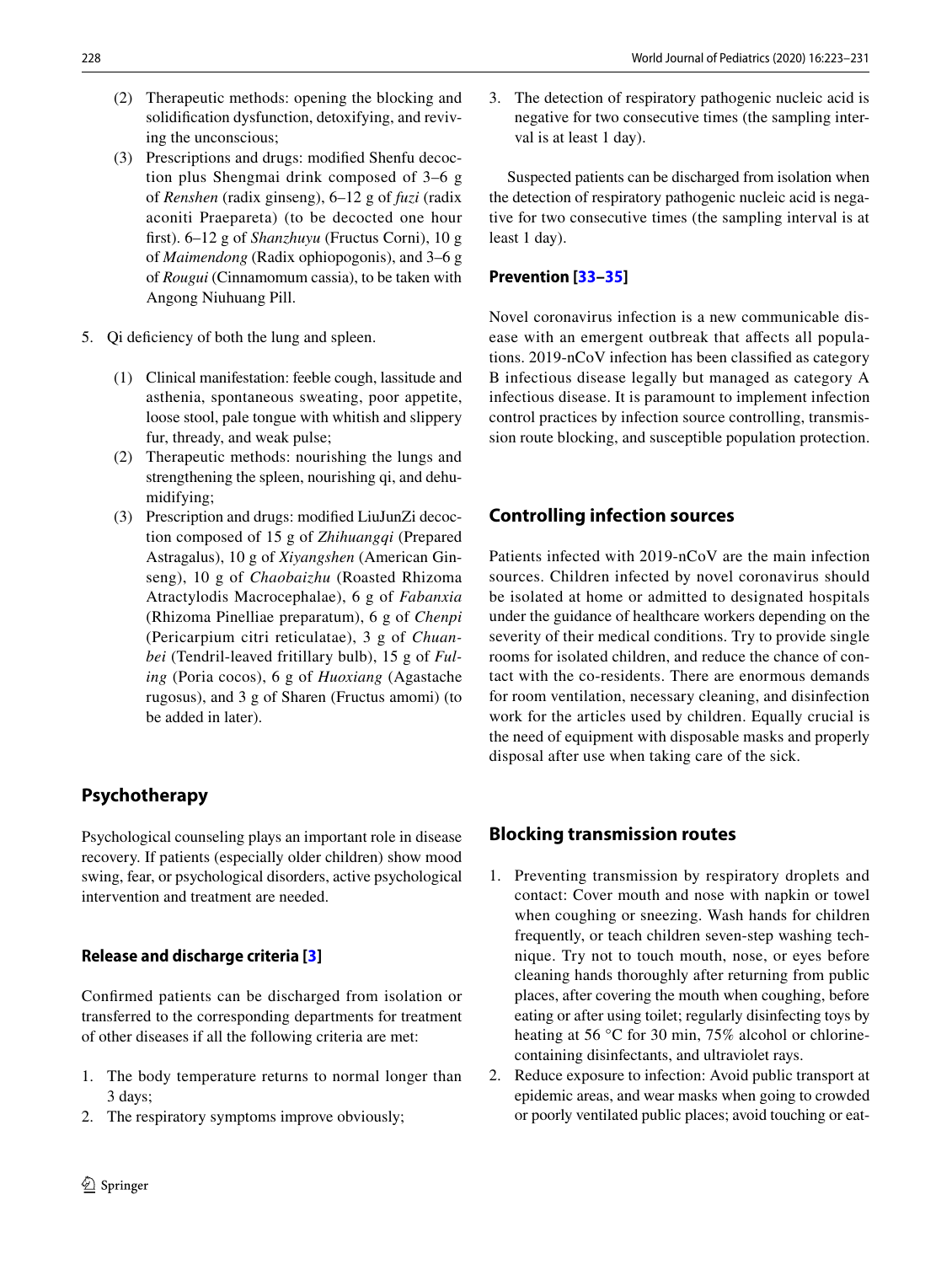ing wild animals, and going to markets selling with live animals.

3. Children's health monitoring: Children with a history of close contacts of infected patients need to be monitored for body temperature and clinical features routinely. When presenting with suspicious symptoms, children should be taken to a designated hospital for screening. Newborns delivered by infected mothers must complete a pathogen test and be isolated in a single ward or at home according to their medical conditions.

## **Boosting immunity**

Balanced diet, oral health, adequate exercise, regular rest, avoiding excessive fatigue, and boosting immunity are the powerful measures to preventing infection, as well as maintaining emotional stability and mental health. Vaccination is an efective way to prevent virus infection. The research and development of anti-virus vaccines has been carried out in China at present.

**Author contributions** All authors contributed equally to this paper.

**Funding** None.

## **Compliance with ethical standards**

**Conflict of interest** The authors have no fnancial of non-fnancial confict of interest relevant to this paper to disclose.

**Ethical approval** Not required for this consensus statement.

## **References**

- <span id="page-6-0"></span>1. National Health Commission of People's Republic of China. [https](https://www.nhc.gov.cn/xcs/yqfkdt/202001/a53e6df293cc4ff0b5a16ddf7b6b2b31.shtml) [://www.nhc.gov.cn/xcs/yqfkdt/202001/a53e6df293cc4f0b5a1](https://www.nhc.gov.cn/xcs/yqfkdt/202001/a53e6df293cc4ff0b5a16ddf7b6b2b31.shtml) [6ddf7b6b2b31.shtml](https://www.nhc.gov.cn/xcs/yqfkdt/202001/a53e6df293cc4ff0b5a16ddf7b6b2b31.shtml). Access 20 Jan 2020.
- <span id="page-6-1"></span>2. Zhu N, Zhang D, Wang W, Li X, Yang B, Song J, et al. A novel coronavirus from patients with pneumonia in China, 2019. N Engl J Med. 2020. <https://doi.org/10.1056/NEJMoa2001017>.
- <span id="page-6-2"></span>3. National Health Commission of People's Republic of China. Diagnosis and treatment of pneumonia caused by novel coronavirus (trial version 4). [https://www.nhc.gov.cn/xcs/zhengcwj/20200](https://www.nhc.gov.cn/xcs/zhengcwj/202001/4294563ed35b43209b31739bd0785e67/files/7a9309111267475a99d4306962c8bf78.pdf) [1/4294563ed35b43209b31739bd0785e67/fles/7a9309111267475](https://www.nhc.gov.cn/xcs/zhengcwj/202001/4294563ed35b43209b31739bd0785e67/files/7a9309111267475a99d4306962c8bf78.pdf) [a99d4306962c8bf78.pdf](https://www.nhc.gov.cn/xcs/zhengcwj/202001/4294563ed35b43209b31739bd0785e67/files/7a9309111267475a99d4306962c8bf78.pdf). Access 28 Jan 2020.
- <span id="page-6-3"></span>4. The Society of Pediatrics of Hubei Medical Association, The Society of Pediatrics of Wuhan Medical Association, Hubei Pediatric Medical Quality Control Center. Suggestions on the diagnosis and treatment of novel coronavirus infection in children in Hubei province (trial version 1). CJCP. 2020;22:96–9 **(in Chinese)**.
- <span id="page-6-4"></span>5. Chan JF, Yuan S, Kok KH, Wang KK, Chu H, Yang J, et al. A familial cluster of pneumonia associated with the 2019 novel

coronavirus indicating person to-person transmission: a study of a family cluster. Lancet. 2020. [https://doi.org/10.1016/S0140](https://doi.org/10.1016/S0140-6736(20)30154-9) [-6736\(20\)30154-9](https://doi.org/10.1016/S0140-6736(20)30154-9).

- <span id="page-6-5"></span>6. Huang CL, Wang YM, Li XW, Ren LL, Zhao JP, Hu Y, et al. Clinical features of patients infected with 2019 novel coronavirus in Wuhan China. Lancet. 2020. [https://doi.org/10.1016/S0140](https://doi.org/10.1016/S0140-6736(20)30183-5) [-6736\(20\)30183-5](https://doi.org/10.1016/S0140-6736(20)30183-5).
- <span id="page-6-6"></span>7. Chen NS, Zhou M, Dong X, Qu JM, Gong FY, Han Y, et al. Epidemiological and clinical characteristics of 99 cases of 2019 novel coronavirus pneumonia in Wuhan, China: a descriptive study. Lancet. 2020. [https://doi.org/10.1016/S0140-6736\(20\)30211-7](https://doi.org/10.1016/S0140-6736(20)30211-7).
- <span id="page-6-7"></span>8. Li ZZ, Shen KL, Wei XM, Wang HL, Lu J, Tian H, et al. Clinical analysis of pediatric SARS cases in Beijing. Chin J Pediatr. 2003;41:574–7 **(in Chinese)**.
- 9. Yang YH. Concern for severe acute respiratory syndrom. Chin J Pediatr. 2003;41:401–2 **(in Chinese)**.
- 10. Zeng QY, Liu L, Zeng HS, Yu MH, Ye QC, Deng L, et al. Clinical characteristics and prognosis of 33 children with severe acute respiratory syndrome in Guangzhou area. Chin J Pediatr. 2003;41:408 **(in Chinese)**.
- <span id="page-6-8"></span>11. Thabet F, Chehab M, Bafaqih H, Al MS. Middle East respiratory syndrome coronavirus in children. Saudi Med J. 2015;36:484–6.
- <span id="page-6-9"></span>12. National Health Commission of People's Republic of China. Code for the diagnosis and treatment of community-acquired pneumonia in children (2019 edition). [https://www.nhc.gov.cn/](https://www.nhc.gov.cn/yzygj/s7653/201902/bfa758ad6add48a599bc74b588a6e89a.shtml) [yzygj/s7653/201902/bfa758ad6add48a599bc74b588a6e89a.shtml](https://www.nhc.gov.cn/yzygj/s7653/201902/bfa758ad6add48a599bc74b588a6e89a.shtml) . Access 11 Feb 2019.
- 13. The Subspecialty Group of Respiratory Diseases of The Society of Pediatrics of Chinese Medical Association. Guidelines for management of community acquired pneumonia in children. Chin J Pediatr. 2013;51:145–52 **(in Chinese)**.
- 14. Harris M, Clark J, Coote N, Fletcher P, Harnden A, McKean M, et al. British Thoracic Society guidelines for the management of community acquired pneumonia in children: update 2011. Thorax. 2011;66:1–23.
- <span id="page-6-10"></span>15. Bradley JS, Byington CL, Shah SS, Alverson B, Carter ER, Harrison C, et al. The management of community-acquired pneumonia in infants and children older than 3 months of age: clinical practice guidelines by the Pediatric Infectious Diseases Society and the Infectious Diseases Society of America. Clin Infect Dis. 2011;53:e25–76.
- <span id="page-6-11"></span>16. Wang BX, Fish EN. Global virus outbreaks: interferons as 1st responders. Semin Immunol. 2019;43:101300.
- 17. Al-Tawfq JA, Momattin H, Dib J, Memish ZA. Ribavirin and interferon therapy in patients infected with the Middle East respiratory syndrome coronavirus: an observational study. Int J Infect Dis. 2014;20:42–6.
- 18. Wang HQ, Ma LL, Jiang JD, Pang R, Chen YJ, Li YH. Recombinant human interferon alpha 2b broad-spectrum anti-respiratory viruses pharmacodynamics study in vitro. Acta Pharmaceu Sin. 2014;49:1547–53 **(in Chinese)**.
- 19. Hijano DR, Siefker DT, Shrestha B, Jaligama S. Type I interferon potentiates IgA immunity to respiratory syncytial virus infection during infancy. Sci Rep. 2018;8:11034.
- 20. Shen KL, Shang YX, Zhang GC, Xu BP, Fu Z, Cao L, et al. Expert consensus on rational application of interferon  $\alpha$  in pediatrics. Chin J Appl Clin Pediatr. 2018;33:1301–8 **(in Chinese)**.
- 21. The Expert Committee on Pediatric Medicine of National Healthand Commission, National Health and Family Planning, Commission of The People's Republic of China, Pediatric Section of Chinese Medical Association Respiratory Group, Respiratory Disease Pediatric Society of Chinese Physicians' Association, Committee of Pediatric Chinese Medicine Education Association. Guidelines for rational drug use in children with wheezing disorders. Chin J Appl Clin Pediatr. 2018;33:1460–72 **(in Chinese)**.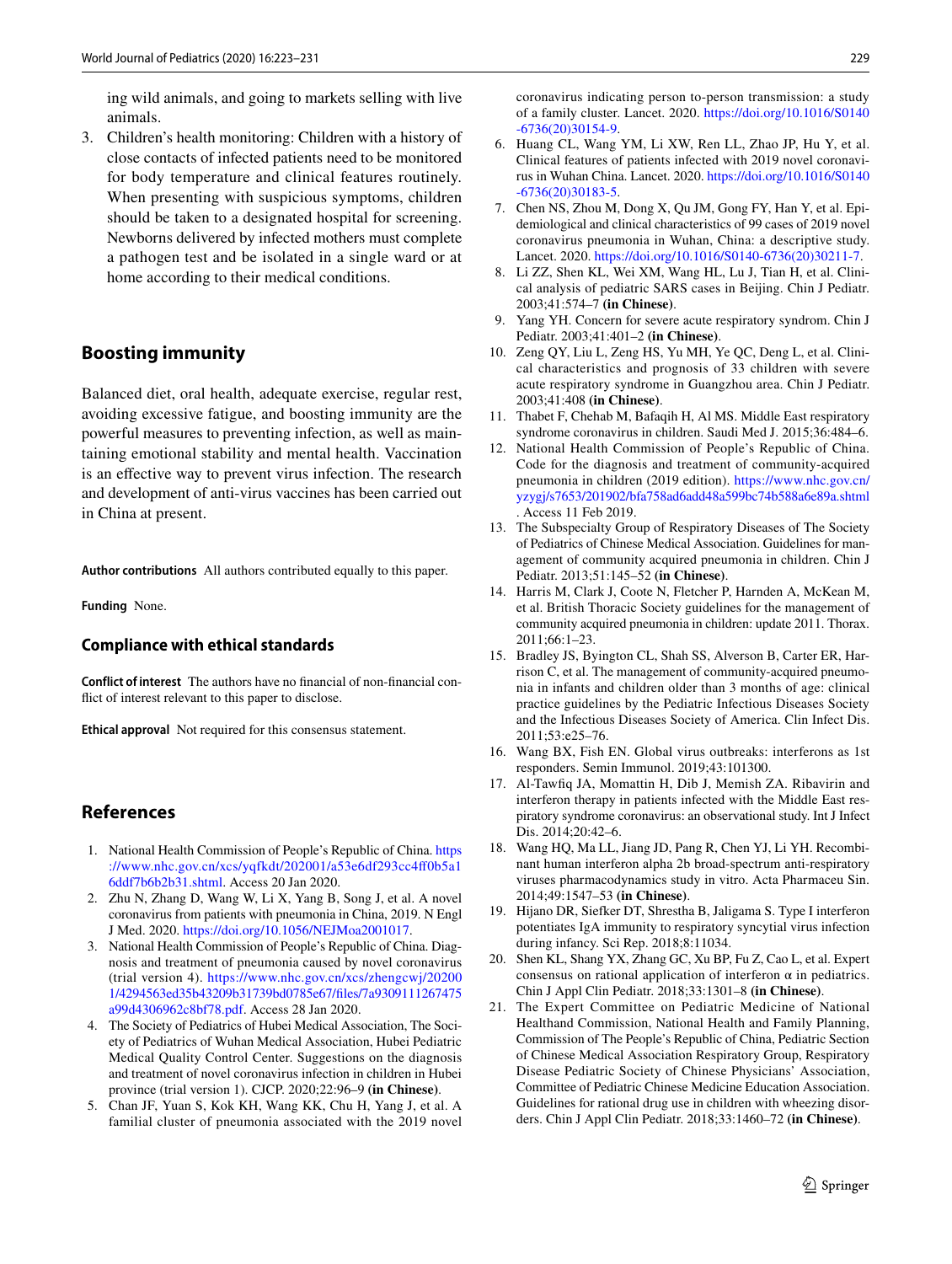- 22. Liu B, Shang YX, Lu YD. Study on the safety of recombinant human interferon 2b injection (pseudomonas) and hydroxyethyl starch 40 as excipient in SD rats. Int J Pediatr. 2019;46:692–7 **(in Chinese)**.
- 23. National Health Commission of People's Republic of China. Guidelines on the diagnosis and treatment of hand, foot and mouth disease (2018 edition). [https://www.nhc.gov.cn/yzygj/s3594q/201805/5db27](https://www.nhc.gov.cn/yzygj/s3594q/201805/5db274d8697a41ea84e88eedd8bf8f63.shtml) [4d8697a41ea84e88eedd8bf8f63.shtml.](https://www.nhc.gov.cn/yzygj/s3594q/201805/5db274d8697a41ea84e88eedd8bf8f63.shtml) Access 28 Jun 2018.
- 24. Xu YL, Li Y, Chen YP, Xin SX, Xie L, Liang YD, et al. A multicenter controlled clinical study on the efficacy and safety of recombinant human interferon α2b spray in the treatment of hand, foot and mouth disease in children. Chin J Infect. 2018;36:101–6 **(in Chinese)**.
- 25. Infection group of pediatric branch of Chinese Medical Association, National Center for Medical Quality Control of Infectious Diseases. Expert consensus on diagnosis and treatment of herpetic pharyngitis (2019 edition). Chin J Pediatr. 2019;57:177–80 **(in Chinese)**.
- 26. Shen KL, Shang YX, Zhang H. A multicenter, randomized, controlled clinical study on the efficacy and safety of recombinant human interferon 2b spray (pseudomonas) in the treatment of acute upper respiratory tract infection in children. Chin J Appl Clin Pediatr. 2019;34:1010–6 **(in Chinese)**.
- 27. Gao H, Zhang LL, Wei Q, Duan ZJ, Tu XM, Yu ZA, et al. Preventive and therapeutic efects of recombinant IFN -α2b nasal spray on SARS-CoV infection in Macaca mulata. Chin J Exp Clin Virol. 2005;19:207–11 **(in Chinese)**.
- <span id="page-7-0"></span>28. Yu DX, Chen Q, Zhang LL, Liu Y, Yu ZA, Li ZF, et al. A feld trial of recombinant human interferon α-2b for nasal spray to prevent SARS and other respiratory viral infections. Chin J Exp Clin Virol. 2005;19:216–9 **(in Chinese)**.
- <span id="page-7-1"></span>29. Chu CM. Role of lopinavir/ritonavir in the treatment of SARS: initial virological and clinical fndings. Thorax. 2004;59:252–6.
- <span id="page-7-2"></span>30. AbbVie Deutschland GmbH & Co.KG. Lopinar veletonavir tablet specification. [https://www.jianke.com/product/79823](https://www.jianke.com/product/79823.html) [.html](https://www.jianke.com/product/79823.html). Access 7 July 2017.
- <span id="page-7-3"></span>31. Ji XG, Zhao YH, Zhang M, Zhao JH, Wang JY, et al. The Experimental Study of the Anti-SARS-CoV Efect of Arbidole. Pharm J Chin PLA. 2004;20:274–6 **(in Chinese)**.
- <span id="page-7-4"></span>32. National Health Commission of People's Republic of China. Infuenza diagnosis and treatment protocol (revised edition 2019). [https](https://wenku.baidu.com/view/00f0d41d2079168884868762caaedd3383c4b57f.html) [://wenku.baidu.com/view/00f0d41d2079168884868762caaedd](https://wenku.baidu.com/view/00f0d41d2079168884868762caaedd3383c4b57f.html) [3383c4b57f.html](https://wenku.baidu.com/view/00f0d41d2079168884868762caaedd3383c4b57f.html). Access 30 Nov 2019.
- <span id="page-7-5"></span>33. World Health Organization. Home care for patients with suspected novel coronavirus (nCoV) infection presenting with mild symptoms and management of contacts. [https://www.who.int/internal](https://www.who.int/internal-publications-detail/home-care-for-patients-with-suspected-novel-coronavirus-(nCoV)-infection-presenting-with-mild-symptoms-and-management-of-contacts)[publications-detail/home-care-for-patients-with-suspected-novel](https://www.who.int/internal-publications-detail/home-care-for-patients-with-suspected-novel-coronavirus-(nCoV)-infection-presenting-with-mild-symptoms-and-management-of-contacts) [-coronavirus-\(nCoV\)-infection-presenting-with-mild-symptoms](https://www.who.int/internal-publications-detail/home-care-for-patients-with-suspected-novel-coronavirus-(nCoV)-infection-presenting-with-mild-symptoms-and-management-of-contacts)[and-management-of-contacts](https://www.who.int/internal-publications-detail/home-care-for-patients-with-suspected-novel-coronavirus-(nCoV)-infection-presenting-with-mild-symptoms-and-management-of-contacts). Access 20 Jan 2020.
- 34. The US Centers for Disease Control and Prevention. Interim Guidance for Preventing 2019 Novel Coronavirus (2019-nCoV) from Spreading to Others in Homes and Communities. [https://www.](https://www.cdc.gov/coronavirus/2019-ncov/guidance-prevent-spread-chinese.html) [cdc.gov/coronavirus/2019-ncov/guidance-prevent-spread-chine](https://www.cdc.gov/coronavirus/2019-ncov/guidance-prevent-spread-chinese.html) [se.html](https://www.cdc.gov/coronavirus/2019-ncov/guidance-prevent-spread-chinese.html). Access 20 Jan 2020.
- <span id="page-7-6"></span>35. National Health Commission of People's Republic of China. Guidelines for transmission and prevention of novel coronaviruses. [https://www.nhc.gov.cn/xcs/kpzs/202001/9e73060017](https://www.nhc.gov.cn/xcs/kpzs/202001/9e73060017d744aeafff8834fc0389f4.shtml) [d744aeaff8834fc0389f4.shtml](https://www.nhc.gov.cn/xcs/kpzs/202001/9e73060017d744aeafff8834fc0389f4.shtml). Access 27 Jan 2020.

**Publisher's Note** Springer Nature remains neutral with regard to jurisdictional claims in published maps and institutional afliations.

## **Afliations**

Kunling Shen<sup>1</sup> · Yonghong Yang<sup>2</sup> · Tianyou Wang<sup>3</sup> · Dongchi Zhao<sup>4</sup> · Yi Jiang<sup>5</sup> · Runming Jin<sup>6</sup> · Yuejie Zheng<sup>7</sup> · Baoping Xu<sup>1</sup> · Zhengde Xie<sup>2</sup> · Likai Lin<sup>8</sup> · Yunxiao Shang<sup>9</sup> · Xiaoxia Lu<sup>10</sup> · Sainan Shu<sup>11</sup> · Yan Bai<sup>6</sup> · Jikui Deng<sup>12</sup> · Min Lu<sup>13</sup> · Leping Ye<sup>14</sup> · Xuefeng Wang<sup>15</sup> · Yongyan Wang<sup>16</sup> · Liwei Gao<sup>1</sup> · China National Clinical Research Center **for Respiratory Diseases · National Center for Children's Health, Beijing, China · Group of Respirology, Chinese Pediatric Society, Chinese Medical Association · Chinese Medical Doctor Association Committee on Respirology Pediatrics · China Medicine Education Association Committee on Pediatrics · Chinese Research Hospital Association Committee on Pediatrics · Chinese Non-government Medical Institutions Association Committee on Pediatrics · China Association of Traditional Chinese Medicine, Committee on Children's Health and Medicine Research · China News of Drug Information Association, Committee on Children's Safety Medication · Global Pediatric Pulmonology Alliance**

- <sup>1</sup> Department of Respiratory Medicine, Beijing Children's Hospital, Capital Medical University, Beijing, China
- <sup>2</sup> Beijing Pediatric Research Institute, Beijing Children's Hospital, Capital Medical University, Beijing, China
- Center of Hematologic Oncology, Beijing Children's Hospital, Capital Medical University, Beijing, China
- <sup>4</sup> Department of Pediatrics, Zhongnan Hospital of Wuhan University, Wuhan, China
- <sup>5</sup> Department of Pediatrics, Renmin Hospital of Wuhan University, Wuhan, China
- <sup>6</sup> Department of Pediatrics, Union Hospital, Tongji Medical College, Huazhong University of Science and Technology, Wuhan, China
- <sup>7</sup> Department of Respiratory Medicine, Shenzhen Children's Hospital, Shenzhen, China
- <sup>8</sup> Hospital Management Institute of Wuhan University, Zhongnan Hospital of Wuhan University, Wuhan, China
- <sup>9</sup> Department of Pediatric Respiratory, Shengjing Hospital of China Medical University, Shenyang, China
- <sup>10</sup> Department of Respiratory Medicine, Wuhan Children's Hospital, Tongji Medical College, Huazhong University of Science and Technology, Wuhan, China
- <sup>11</sup> Department of Pediatrics, Tongji Hospital, Tongji Medical College, Huazhong University of Science and Technology, Wuhan, China